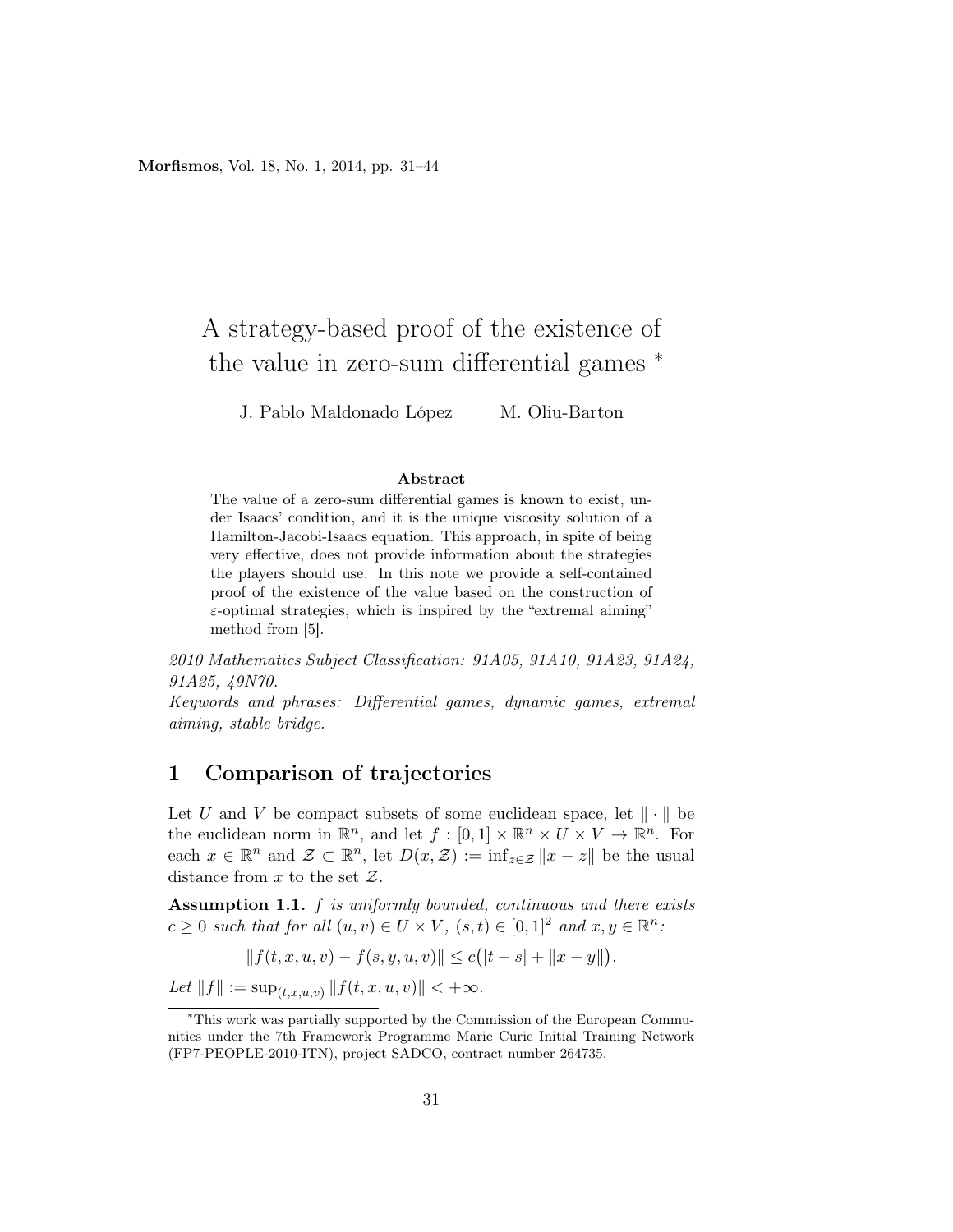The local game. For any  $(t, x, \xi) \in [0, 1] \times \mathbb{R}^n \times \mathbb{R}^n$  the local game  $\Gamma(t, x, \xi)$  is a one-shot game with action sets U and V and payoff function:

$$
(u,v)\mapsto \langle \xi, f(t,x,u,v)\rangle.
$$

Let  $H^-(t, x, \xi)$  and  $H^+(t, x, \xi)$  be its maxmin and minmax respectively:

$$
H^-(t, x, \xi) := \max_{u \in U} \min_{v \in V} \langle \xi, f(t, x, u, v) \rangle,
$$
  

$$
H^+(t, x, \xi) := \min_{v \in V} \max_{u \in U} \langle \xi, f(t, x, u, v) \rangle.
$$

These functions satisfy  $H^- \leq H^+$ . If the equality

$$
H^+(t, x, \xi) = H^-(t, x, \xi)
$$

holds, the game  $\Gamma(t, x, \xi)$  has a value, and it is denoted by  $H(t, x, \xi)$ .

**Assumption 1.2.** The local game  $\Gamma(t, x, \xi)$  has a value for all  $(t, x, \xi)$ in  $[0,1] \times \mathbb{R}^n \times \mathbb{R}^n$ .

Assumptions 1.1 and 1.2 hold in the rest of the paper.

### 1.1 A key Lemma

Introduce the sets of controls:

 $U = \{u : [0, 1] \rightarrow U$ , measurable $\}, \quad V = \{v : [0, 1] \rightarrow V$ , measurable $\}.$ 

Consider the following dynamical system where  $t_0 \in [0,1], z_0 \in \mathbb{R}^n$  and  $(\mathbf{u}, \mathbf{v}) \in \mathcal{U} \times \mathcal{V}$ :

(1) 
$$
\mathbf{z}(t_0) = z_0, \quad \dot{\mathbf{z}}(t) = f(t, \mathbf{z}(t), \mathbf{u}(t), \mathbf{v}(t)) \quad \text{a.e. on } [t_0, 1].
$$

Assumption 1.1 ensures the existence of a unique solution to (1), denoted by  $z[t_0, z_0, \mathbf{u}, \mathbf{v}]$ , in the extended sense: for any  $t \in [t_0, 1]$ ,

$$
\mathbf{z}[t_0, z_0, \mathbf{u}, \mathbf{v}](t) := z_0 + \int_{t_0}^t f(s, \mathbf{z}(s), \mathbf{u}(s), \mathbf{v}(s)) ds.
$$

This result is due to Carathéodory and can be found in [3, Chapter 2]. Elements of U and V are identified with constant controls.

The purpose of this section is to bound the distance between two trajectories: one starting from  $x_0$  and controlled by  $(\mathbf{u}, v)$ , and another one starting from  $w_0$  and controlled by  $(u, v)$ . The appropriate pair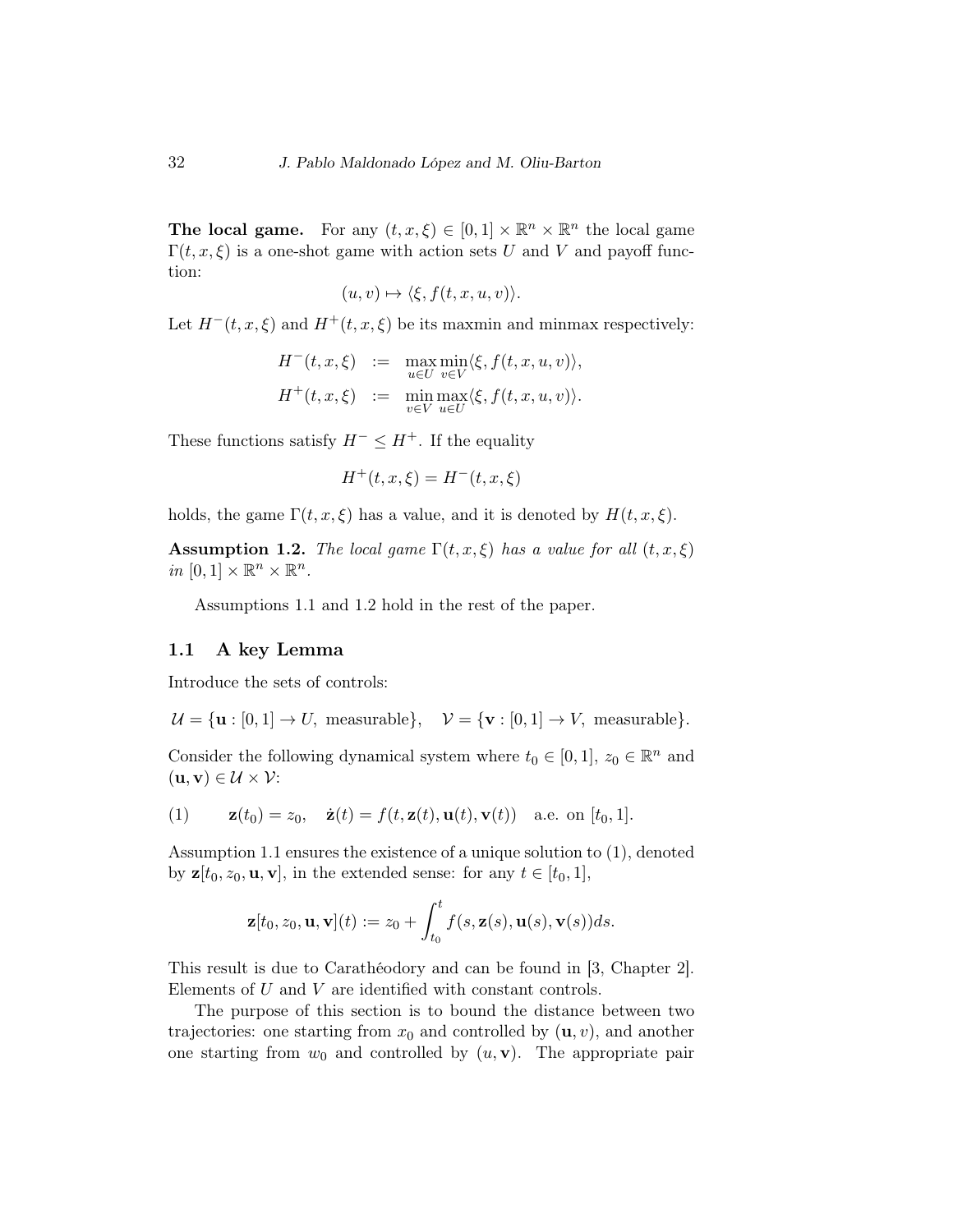Local Game:  $\Gamma(t_0, x_0, \xi_0)$ 



Figure 1: Construction of two trajectories using the local game.

 $(u, v)$  is obtained using the existence of the value and of optimal actions in the local game: let  $u^*$  (resp.  $v^*$ ) be optimal for player 1 (resp. 2) in  $\Gamma(t_0, x_0, \xi_0)$ , where  $\xi_0 := x_0 - w_0$ . Let  $\mathbf{x} := \mathbf{x}[t_0, x_0, \mathbf{u}, v^*]$  and  $\mathbf{w} :=$  $\mathbf{w}[t_0, w_0, u^*, \mathbf{v}]$  (see Figure 1). The following lemma is inspired by [5, Lemma 2.3.1].

**Lemma 1.3.** There exist  $A, B \in \mathbb{R}_+$  such that for all  $t \in [t_0, 1]$ :

$$
\|\mathbf{x}(t) - \mathbf{w}(t)\|^2 \le (1 + (t - t_0)A) \|x_0 - w_0\|^2 + B(t - t_0)^2.
$$

*Proof.* Let  $d_0 := ||x_0 - w_0||$  and  $\mathbf{d}(t) := ||\mathbf{x}(t) - \mathbf{w}(t)||$ . Then:

(2) 
$$
\mathbf{d}^2(t) = \left\| \xi_0 + \int_{t_0}^t [f(s, \mathbf{x}(s), \mathbf{u}(s), v^*) - f(s, \mathbf{w}(s), u^*, \mathbf{v}(s))] ds \right\|^2.
$$

The boundedness of  $f$  implies that:

(3) 
$$
\left\| \int_{t_0}^t [f(s, \mathbf{x}(s), \mathbf{u}(s), v^*) - f(s, \mathbf{w}(s), u^*, \mathbf{v}(s))] ds \right\|^2 \leq
$$

$$
\leq 4 \|f\|^2 (t - t_0)^2.
$$

Claim 1.4. For all  $s \in [t_0, 1]$ , and for all  $(u, v) \in U \times V$ :

(4) 
$$
\langle \xi_0, f(s, \mathbf{x}(s), u, v^*) - f(s, \mathbf{w}(s), u^*, v) \rangle \le 2C(s)d_0 + cd_0^2
$$

where  $C(s) := c(1 + ||f||)(s - t_0).$ 

*Proof.* Assumption 1.1 implies  $\|\mathbf{x}(s) - x_0\| \leq (s - t_0)\|f\|$ , and then:  $||f(s, \mathbf{x}(s), u, v^*) - f(t_0, x_0, u, v^*)|| \le c((s - t_0) + ||f||(s - t_0)) = C(s).$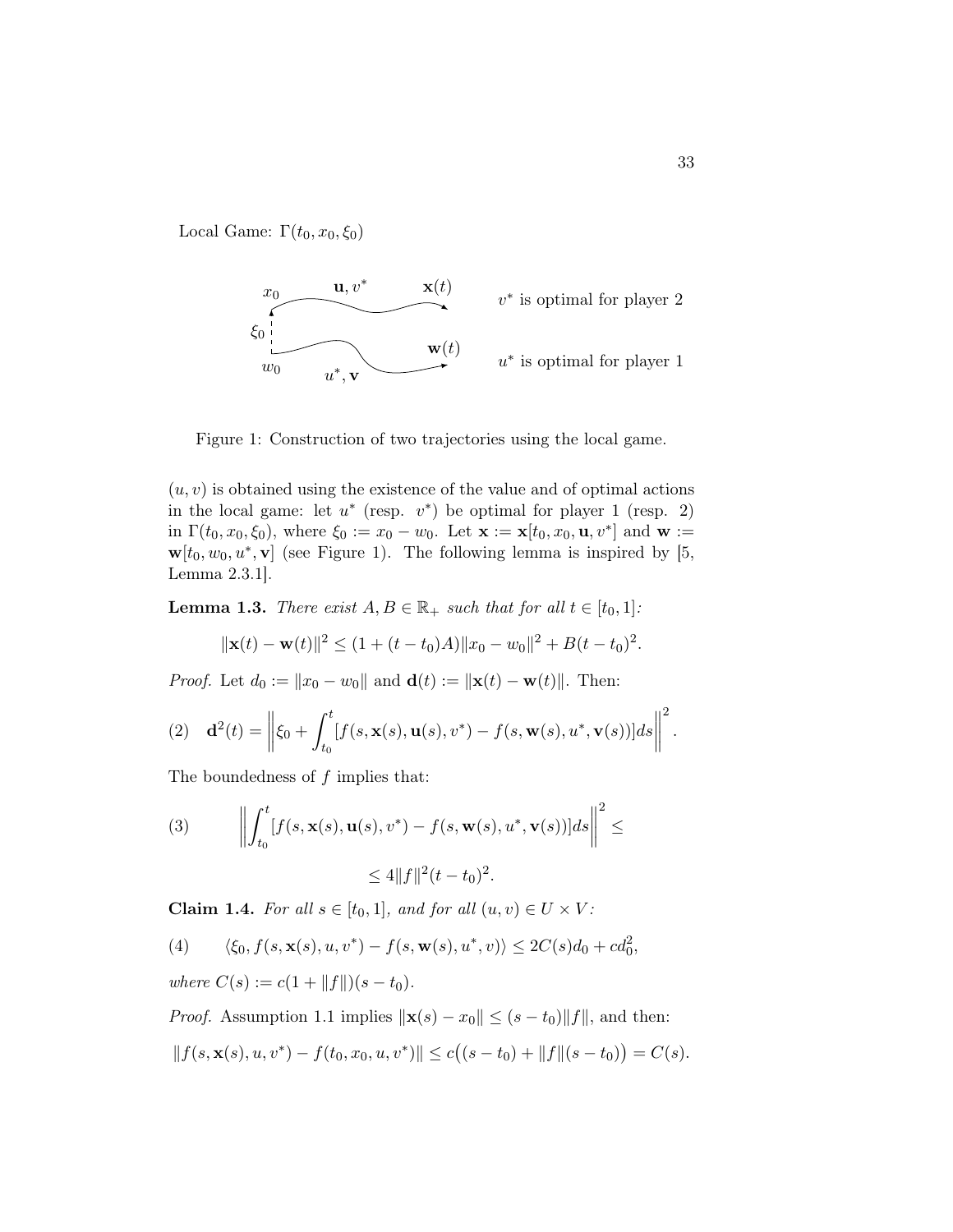From the Cauchy-Schwartz inequality and the optimality of  $v^*$  one gets:

(5) 
$$
\langle \xi_0, f(s, \mathbf{x}(s), u, v^*) \rangle \leq \langle \xi_0, f(t_0, x_0, u, v^*) \rangle + C(s) d_0,
$$

(6) 
$$
\leq H^+(t_0,x_0,\xi_0) + C(s)d_0.
$$

Similarly, Assumption 1.1 implies  $\|\mathbf{w}(s) - x_0\| \le d_0 + (s - t_0)\|f\|$ , and then:

$$
|| f(s, \mathbf{w}(s), u^*, v) - f(t_0, x_0, u^*, v)|| \le C(s) + cd_0.
$$

Using the Cauchy-Schwartz inequality and the optimality of  $u^*$ :

(7)
$$
\langle \xi_0, f(s, \mathbf{w}(s), u^*, v) \rangle \ge \langle \xi_0, f(t_0, x_0, u^*, v) \rangle - (C(s) + cd_0) d_0,
$$
  
(8) $\ge H^-(t_0, x_0, \xi_0) - C(s) d_0 - cd_0^2.$ 

The claim follows by substracting the inequalities (6) and (8) and using Assumption 1.2 to cancel  $(H^+ - H^-)(t_0, x_0, \xi_0)$ .

In particular, (4) holds for  $(u, v) = (\mathbf{u}(s), \mathbf{v}(s))$ . Note that

$$
\int_{t_0}^t 2C(s)ds \le (t - t_0)C(t).
$$

Thus, integrating (4) over  $[t_0, t]$  yields:

$$
\int_{t_0}^t \langle \xi_0, f(s, \mathbf{x}(s), \mathbf{u}(s), v^*) - f(s, \mathbf{w}(s), u^*, \mathbf{v}(s)) \rangle ds
$$
  
 
$$
\leq (t - t_0)(C(t)d_0 + cd_0^2).
$$

Using the estimates  $(3)$  and  $(9)$  in  $(2)$  we obtain:

$$
\mathbf{d}^{2}(t) \leq d_{0}^{2} + 4||f||^{2}(t - t_{0})^{2} + 2(t - t_{0})C(t)d_{0} + 2c(t - t_{0})d_{0}^{2}.
$$

Finally, using the relations  $d_0 \leq 1 + d_0^2$  and  $(t - t_0)C(t) = c(1 + ||f||)(t (t_0)^2$ , the result follows with  $A := 3c + 2||f||$  and  $B := 4||f||^2 + 2c(1 + ||f||)$ .  $\Box$ 

### 1.2 Consequences

We give here three direct consequences of Lemma 1.3. In Section 1.2.1 we use a set of times  $\Pi = \{t_0 < t_1 < \cdots < t_N\}$  in  $[0, 1]$  to construct two trajectories on  $[t_0, t_N]$  inductively. Applying Lemma 1.3 to the intervals  $[t_m, t_{m+1}]$  for  $m = 0, 1, ..., N-1$ , we obtain a bound for the distance between the two at time  $t_N$ . In particular, if the two trajectories start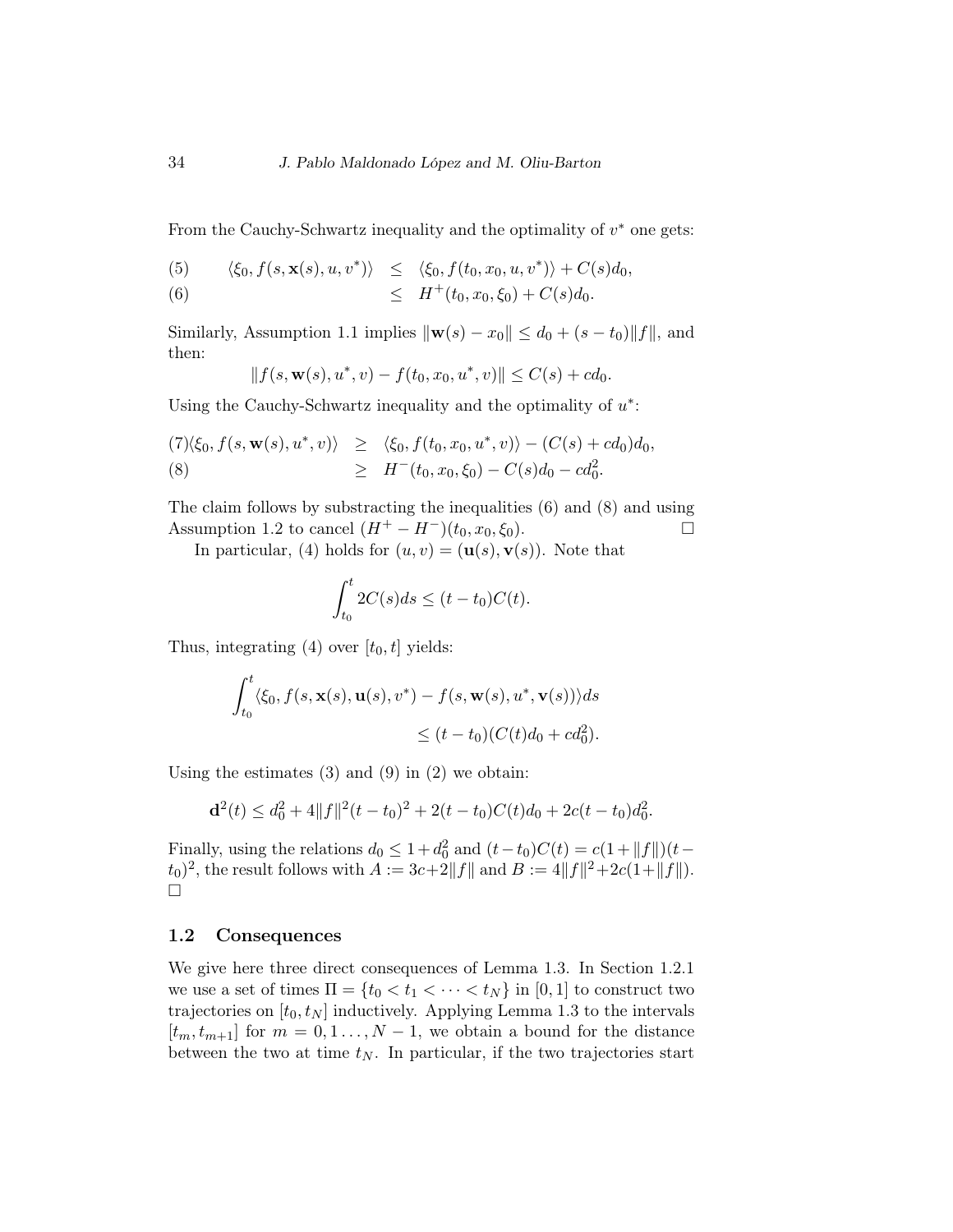

Figure 2: Iterative construction of the two trajectories.

from the same state then their distance at time  $t_N$  vanishes as  $\|\Pi\| :=$  $\max_{1 \leq m \leq N} t_m - t_{m-1}$  tends to 0. In Section 1.2.2, we replace the distance between two trajectories by the distance between a trajectory and a set. Finally, we combine the two aspects in Section 1.2.3; the result obtained therein is used in Section 2 to prove the existence of the value of zero-sum differential games with terminal payoff.

### 1.2.1 Induction

Let  $(\mathbf{u}, \mathbf{v}) \in \mathcal{U} \times \mathcal{V}$  be a pair of controls. Define the trajectories **x** and **w** on  $[t_0, t_N]$  inductively: let  $\mathbf{x}(t_0) = x_0$  and  $\mathbf{w}(t_0) = w_0$  and suppose that  $\mathbf{x}(t)$  and  $\mathbf{w}(t)$  are defined on  $[t_0, t_m]$  for some  $m = 0, \ldots, N - 1$ . Consider the local game  $\Gamma(t_m, \mathbf{x}(t_m), \xi_m)$ , where  $\xi_m := \mathbf{x}(t_m) - \mathbf{w}(t_m)$ , and let  $u_m^* \in U$  and  $v_m^* \in V$  be optimal actions for player 1 and 2 respectively. For  $t \in [t_m, t_{m+1}]$ , set  $\mathbf{x}(t) := \mathbf{x}[t_m, \mathbf{x}(t_m), \mathbf{u}, v_m^*](t)$  and  $\mathbf{w}(t) := \mathbf{w}[t_m, \mathbf{w}(t_m), u_m^*, \mathbf{v}](t)$  (see Figure 2).

Corollary 1.5.  $\|\mathbf{x}(t_N) - \mathbf{w}(t_N)\|^2 \le e^A (\|x_0 - w_0\|^2 + B \|\Pi\|).$ 

*Proof.* For any  $0 \leq m \leq N$ , put  $d_m := ||\mathbf{x}(t_m) - \mathbf{w}(t_m)||$ . By Lemma 1.3, one has:

$$
d_m^2 \le (1 + (t_m - t_{m-1})A)d_{m-1}^2 + B(t_m - t_{m-1})^2.
$$

By induction, one obtains:

$$
d_N^2 \le \exp\left(A\sum_{m=1}^N(t_m - t_{m-1})\right)\left(d_0^2 + B\sum_{m=1}^N(t_m - t_{m-1})^2\right).
$$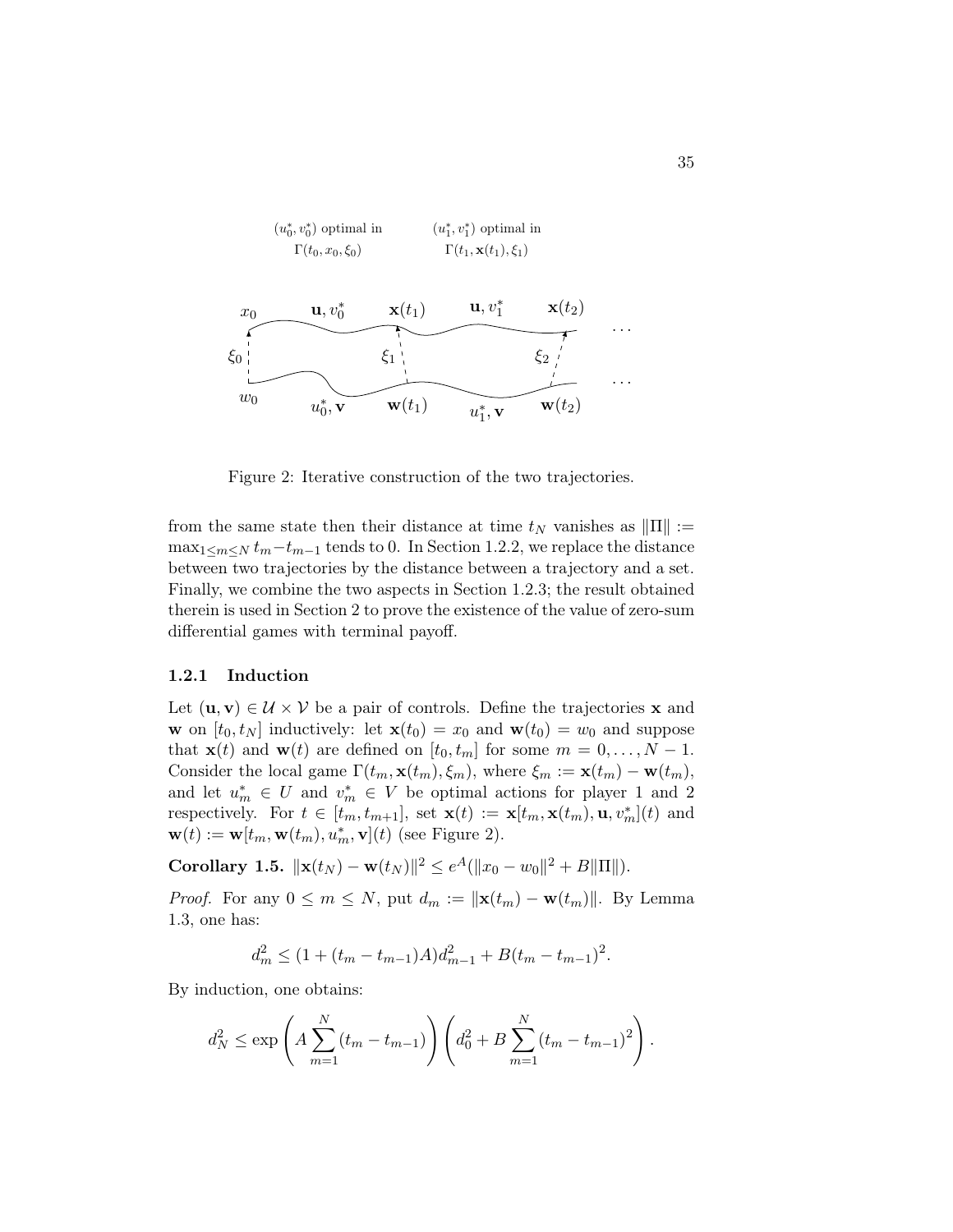The result follows, since  $\sum_{m=1}^{N} (t_m - t_{m-1}) \leq 1$  and  $\sum_{m=1}^{N} (t_m - t_{m-1})^2 \leq$  $\|\Pi\|.$ 

### 1.2.2 Distance to a set

Let  $W \subset [t_0, 1] \times \mathbb{R}^n$  be a set satisfying the following properties:

- P1: For any  $t \in [t_0, 1], W(t) := \{x \in \mathbb{R}^n \mid (t, x) \in W\}$  is closed and nonempty.
- **P2:** For any  $(t, x) \in \mathcal{W}$  and any  $t' \in [t, 1]$ :

$$
\sup_{u \in U} \inf_{\mathbf{v} \in \mathcal{V}} D(\mathbf{x}[t, x, u, \mathbf{v}](t'), \mathcal{W}(t')) = 0.
$$

Equivalent formulations of P2 were introduced by Aubin [1], although our formulation is inspired by the notion of stable bridge in [5].

Let  $x_0 \in \mathbb{R}^n$ , and let  $w_0 \in \operatorname{argmin}_{\mathcal{W}(t_0)} ||x_0 - w_0||$  be a point which is the closest to  $x_0$  in  $W(t_0)$  and let  $v^*$  be optimal for player 2 in the local game  $\Gamma(t_0, x_0, x_0 - w_0)$ .

Corollary 1.6. For every  $t \in [t_0, 1]$  and  $\mathbf{u} \in \mathcal{U}$ :

$$
D^{2}(\mathbf{x}[t_0, x_0, \mathbf{u}, v^*](t), \mathcal{W}(t)) \leq (1 + (t - t_0)A)D^{2}(x_0, \mathcal{W}(t_0)) + B(t - t_0)^{2}.
$$

*Proof.* Let  $u \in \mathcal{U}$  be fixed and let  $u^*$  be optimal in  $\Gamma(t_0, x_0, x_0 - w_0)$ . By P2, for every  $\varepsilon > 0$  there exists  $\mathbf{v}_{(\varepsilon, u^*)} \in \mathcal{V}$  such that the point  $\mathbf{w}_{\varepsilon}(t) := \mathbf{x}[t_0, w_0, u^*, \mathbf{v}_{(\varepsilon, u^*)}](t)$  satisfies  $D(\mathbf{w}_{\varepsilon}(t), \mathcal{W}(t)) \leq \varepsilon$  (see Figure 3). We use the following abbreviation:  $\mathbf{x}_{\mathbf{u}}(t) := \mathbf{x}[t_0, x_0, \mathbf{u}, v^*](t)$ . The triangular inequality gives  $D(\mathbf{x}_u(t), \mathcal{W}(t)) \leq ||\mathbf{x}_u(t)-\mathbf{w}_{\varepsilon}(t)||+\varepsilon$ . Taking the limit, as  $\varepsilon \to 0$ , one has that:

$$
D^{2}(\mathbf{x}_{\mathbf{u}}(t), \mathcal{W}(t)) \leq \lim_{\varepsilon \to 0} \|\mathbf{x}_{\mathbf{u}}(t) - \mathbf{w}_{\varepsilon}(t)\|^{2}.
$$

By Lemma 1.3,  $||\mathbf{x}_{\mathbf{u}}(t) - \mathbf{w}_{\varepsilon}(t)||^2 \le (1 + (t - t_0)A) ||x_0 - w_0||^2 + B(t - t_0)^2$ for all  $\varepsilon > 0$ . The result follows by the choice of  $w_0$ .

#### 1.2.3 A key Corollary

For any  $\mathbf{u} \in \mathcal{U}$ , define a trajectory  $\mathbf{x}_{\mathbf{u}}$  on  $[t_0, t_N]$  inductively: let  $\mathbf{x}_{\mathbf{u}}(t_0) =$  $x_0$  and suppose that  $\mathbf{x}_u$  is defined on  $[t_0, t_m]$  for some  $m = 0, \ldots, N - 1$ .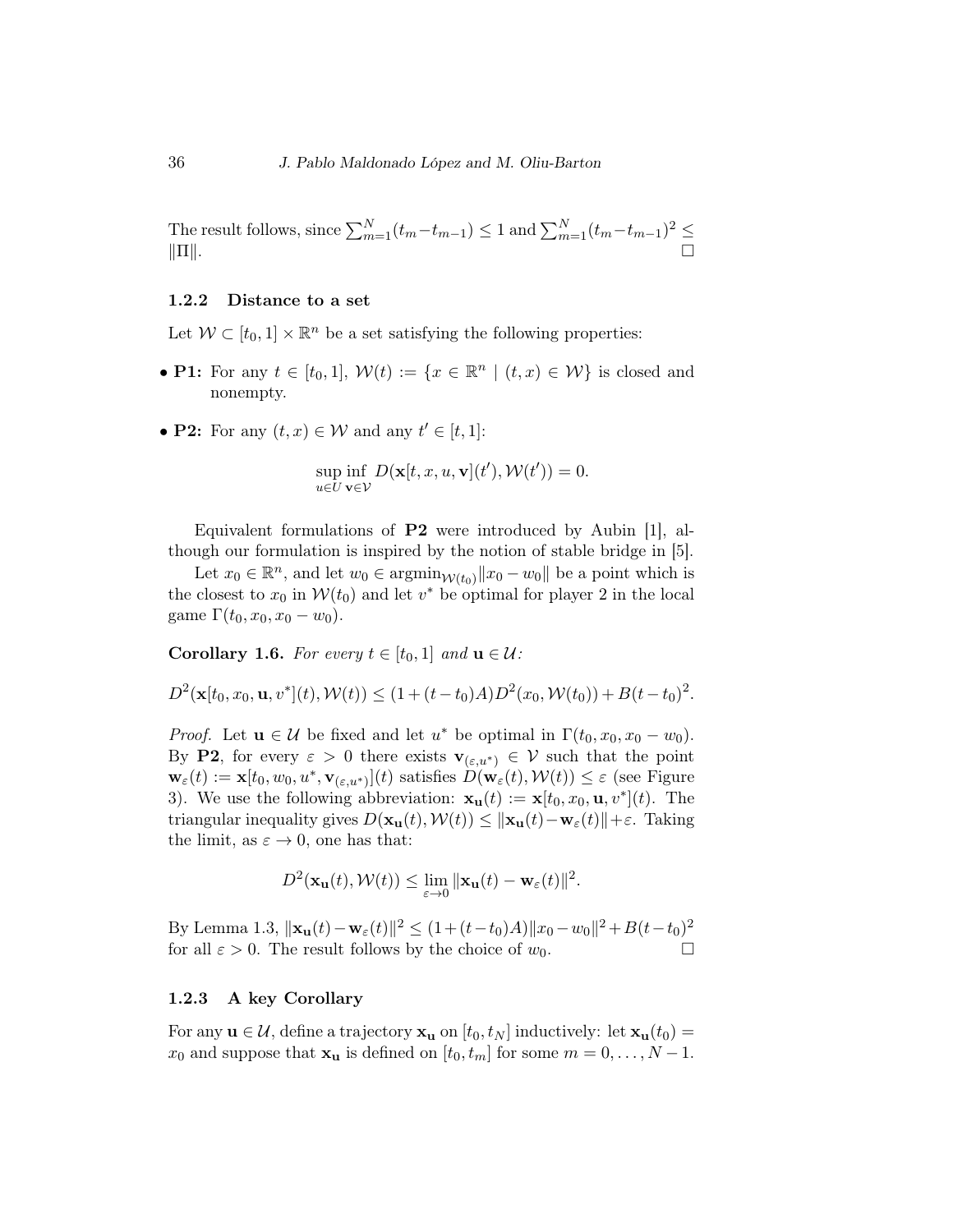Let  $w_m \in \operatorname{argmin}_{w \in \mathcal{W}(t_m)} ||\mathbf{x}_{\mathbf{u}}(t_m) - w||$  be a point which is the closest to  $\mathbf{x}_{\mathbf{u}}(t_m)$  in  $\mathcal{W}(t_m)$ , and let  $v_m^*$  be optimal for player 2 in the local game

$$
\Gamma(t_m, \mathbf{x_u}(t_m), \mathbf{x_u}(t_m) - w_m).
$$

Implicitly, we are using two selection rules  $\pi_1$  and  $\pi_2$  defined as follows:  $\pi_1 : [0,1] \times \mathbb{R}^n \to \mathbb{R}^n$  assigns to each  $(t, x)$  a point which is the closest to x in  $\mathcal{W}(t)$ ;  $\pi_2 : [0,1] \times \mathbb{R}^n \times \mathbb{R}^n \to V$  assigns to each  $(t, x, \xi)$ an optimal action for player 2 in the local game  $\Gamma(t, x, \xi)$ . Thus,

$$
v_m^* = \pi_2(t_m, \mathbf{x_u}(t_m), \mathbf{x_u}(t_m) - \pi_1(\mathbf{x_u}(t_m))).
$$

For  $t \in [t_m, t_{m+1}]$ , put  $\mathbf{x}_{\mathbf{u}}(t) := \mathbf{x}[t_m, \mathbf{x}_{\mathbf{u}}(t_m), \mathbf{u}, v_m^*](t)$ . Define a control  $\beta(\mathbf{u}) \in \mathcal{V}$  inductively by setting  $\beta(\mathbf{u}) \equiv v_m^*$  on  $[t_m, t_{m+1}]$  for all  $0 \le m <$ N, so that  $\mathbf{x}_\mathbf{u}(t) = \mathbf{x}[t_0, x_0, \mathbf{u}, \beta(\mathbf{u})](t)$ , for all  $t \in [t_0, t_N]$ .

Note that the action  $v_m^*$  used in the interval  $[t_m, t_{m+1}]$  depends only on the current position  $\mathbf{x}_{\mathbf{u}}(t_m)$  and on the set  $\mathcal{W}(t_m)$ . Moreover, the current position depends only on  $v_0^*, \ldots, v_{m-1}^*$  and on the restriction of **u** to the interval  $[t_0, t_m]$ . In particular, the control  $\beta(\mathbf{u})$  is piecewise constant and depends on the set of times Π. Finally, note that for  $u_1, u_2 \in \mathcal{U}$  such that  $u_1 \equiv u_2$  on  $[t_0, t_m]$  for some  $0 \leq m \leq N$ , the construction described above gives  $\beta(\mathbf{u}_1) \equiv \beta(\mathbf{u}_2)$  on  $[t_0, t_{m+1}]$ . In this sense,  $\beta : \mathcal{U} \to \mathcal{V}$  is nonanticipative with delay with respect to the set of times Π.

Putting Corollaries 1.5 and 1.6 together and choosing  $x_0 \in \mathcal{W}(t_0)$ yields a useful bound.

Corollary 1.7. For any  $\mathbf{u} \in \mathcal{U}$ ,  $D^2(\mathbf{x}[t_0, x_0, \mathbf{u}, \beta(\mathbf{u})](t_N), \mathcal{W}(t_N)) \leq$  $e^A B \|\Pi\|.$ 

This result can be interpreted as follows: under P1-P2 for any control  $\mathbf{u} \in \mathcal{U}$  there exists a "reply"  $\beta(\mathbf{u}) \in \mathcal{V}$  (which is nonanticipative with delay, and piecewise constant along  $\Pi$ ) which keeps a trajectory starting from  $W(t_0)$  at time  $t_0$  arbitrarily close to  $W(t_N)$  at time  $t_N$ .

### 2 Differential Games

Consider now the zero-sum differential game  $\mathcal{G}(t_0, x_0)$  played in  $[t_0, 1]$ and with the following dynamics in  $\mathbb{R}^n$ :

$$
\mathbf{x}(t_0) = x_0, \quad \dot{\mathbf{x}}(t) = f(t, \mathbf{x}(t), \mathbf{u}(t), \mathbf{v}(t))
$$
 (a.e. on  $[t_0, 1]$ ).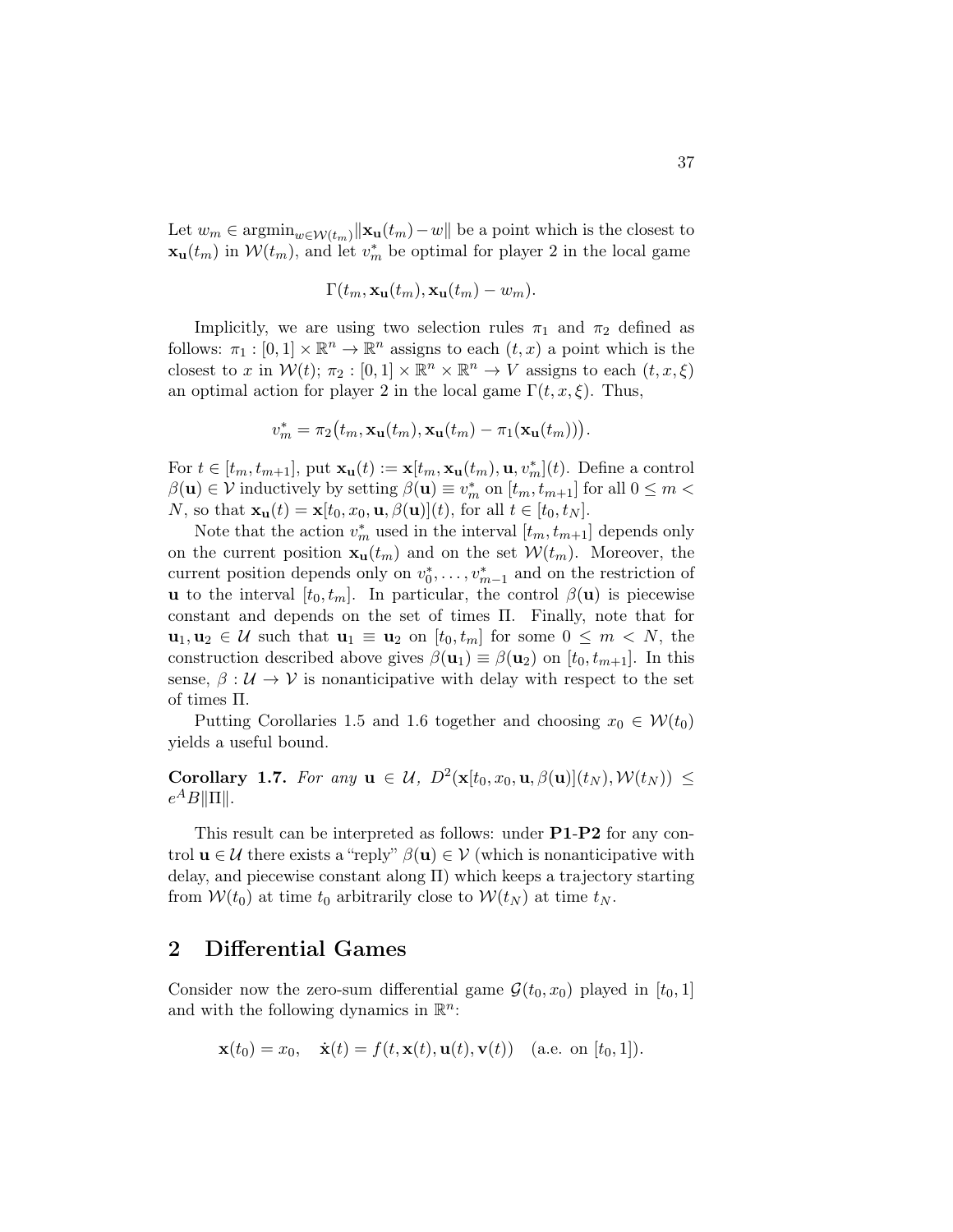

Figure 3: Distance to a set  $W \subset [t_0, 1] \times \mathbb{R}^n$  satisfying **P1** and **P2**.

**Definition 2.1.** A strategy for player 2 is a map  $\beta : \mathcal{U} \to \mathcal{V}$  such that, for some finite partition  $s_0 < s_1 < \cdots < s_N$  of  $[t_0, 1]$ , for all  $\mathbf{u}_1, \mathbf{u}_2 \in \mathcal{U}$ and  $0 \leq m \leq N$ :

 $\mathbf{u}_1 \equiv \mathbf{u}_2$  a.e. on  $[s_0, s_m] \implies \beta(\mathbf{u}_1) \equiv \beta(\mathbf{u}_2)$  a.e. on  $[s_0, s_{m+1}]$ .

These strategies are called nonanticipative strategies with delay (NAD) [2, Section 2.2] in contrast to the classical nonanticipative strategies. The strategies for player 1 are defined in a dual manner. Let  $A$  (resp.  $\mathcal{B}$ ) the set of strategies for player 1 (resp. 2). For any pair of strategies  $(\alpha, \beta) \in \mathcal{A} \times \mathcal{B}$ , there exists a unique pair  $(\bar{\mathbf{u}}, \bar{\mathbf{v}}) \in \mathcal{U} \times \mathcal{V}$  such that  $\alpha(\bar{\mathbf{v}}) = \bar{\mathbf{u}}$  and  $\beta(\bar{\mathbf{u}}) = \bar{\mathbf{v}}$  [2, Lemma 1]. This fact is crucial for it allows to define  $\mathbf{x}[t_0, x_0, \alpha, \beta] := \mathbf{x}[t_0, x_0, \bar{\mathbf{u}}, \bar{\mathbf{v}}]$  in a unique manner.

The payoff function has two parts: a running payoff  $\gamma : \mathbb{R}^n \times U \times$  $V \to \mathbb{R}$  and a terminal payoff  $g : \mathbb{R}^n \to \mathbb{R}$ . However, the classical transformation of a Bolza problem into a Mayer problem, which gets rid of the running payoff, can also be applied here: enlarge the state space from  $\mathbb{R}^n$  to  $\mathbb{R}^{n+1}$ , where the last coordinate represents the accumulated payoff; define an auxiliary terminal payoff function  $\tilde{g}: \mathbb{R}^{n+1} \to \mathbb{R}$  as  $\tilde{g}(x, y) = g(x) + y$ ; we thus obtain an equivalent differential game with no running payoff and dynamic  $f = (f, \gamma)$ . Consequently, we can assume without loss of generality that  $\gamma \equiv 0$ .

### Assumption 2.2. *g is Lipschitz continuous.*

Assumption 2.2 holds in the rest of the paper. Introduce the lower and upper value functions:

$$
\mathbf{V}^-(t_0, x_0) := \sup_{\alpha \in \mathcal{A}} \inf_{\beta \in \mathcal{B}} g(\mathbf{x}[t_0, x_0, \alpha, \beta](1)),
$$
  

$$
\mathbf{V}^+(t_0, x_0) := \inf_{\beta \in \mathcal{B}} \sup_{\alpha \in \mathcal{A}} g(\mathbf{x}[t_0, x_0, \alpha, \beta](1)).
$$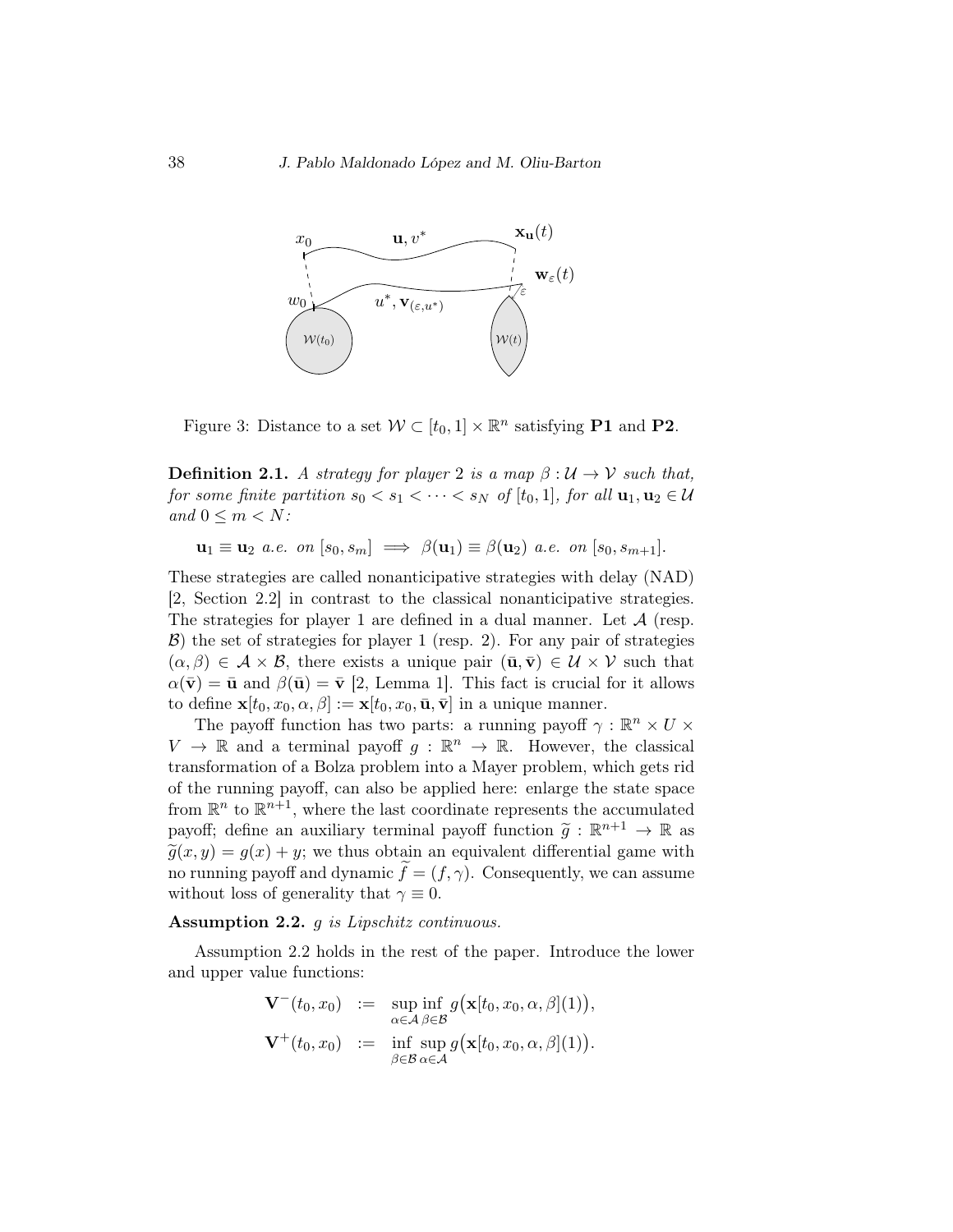The inequality  $\mathbf{V}^- \leq \mathbf{V}^+$  holds everywhere. If  $\mathbf{V}^-(t_0, x_0) = \mathbf{V}^+(t_0, x_0)$ , the game  $\mathcal{G}(t_0, x_0)$  has a value, denoted by  $\mathbf{V}(t_0, x_0)$ . Under Assumption 1.2, usually known as Isaacs' condition, the value exists as the unique viscosity solution of some Hamilton-Jacobi-Isaacs equation with a boundary condition [4]. The functional approach is very effective for it yields the existence and a characterization of the value function. However, it does not tell us much about the strategies the players should use. In this note we focus on the strategies, as in [5], and prove the existence of the value using an explicit construction of  $\varepsilon$ -optimal strategies. Let us end this section by stating the dynamic programming principle [2, Proposition 2] satisfied by  $V^-$ : for all  $(t, x) \in [0, 1] \times \mathbb{R}^n$  and all  $t' \in [t, 1],$ 

(9) 
$$
\mathbf{V}^-(t,x) = \sup_{\alpha \in \mathcal{A}} \inf_{\beta \in \mathcal{B}} \mathbf{V}^-(t', \mathbf{x}[t,x,\alpha,\beta](t')).
$$

The dynamic programming principle consists in two inequalities: the  $\geq$  $(resp. \leq)$  inequality is the superdynamic (resp. subdynamic) programming principle.

### 2.1 Existence of the value

Let  $\phi : [t_0, 1] \times \mathbb{R}^n \to \mathbb{R}$  be a real function satisfying the following properties:

- (*i*)  $\phi$  is lower semicontinuous.
- (*ii*) For each  $(t, x) \in [t_0, 1] \times \mathbb{R}^n$  and  $t' \in [t, 1]$ :

$$
\phi(t,x) \geq \sup_{u \in U} \inf_{\mathbf{v} \in \mathcal{V}} \phi(t', \mathbf{x}[t,x,u,\mathbf{v}](t')),
$$

(*iii*)  $\phi(1, x) \ge g(x)$  for all  $x \in \mathbb{R}^n$ .

**Definition 2.3.** For any  $\ell \in \mathbb{R}$ , define the  $\ell$ -level set of  $\phi$  by:

$$
\mathcal{W}^{\phi}_{\ell} = \{(t, x) \in [t_0, 1] \times \mathbb{R}^n \mid \phi(t, x) \leq \ell\},\
$$

and let

$$
\mathcal{W}_{\ell}^{\phi}(t) = \{x \in \mathbb{R}^n \mid \phi(t, x) \le \ell\}.
$$

**Lemma 2.4.** For each  $\ell \geq \phi(t_0, x_0)$ , the  $\ell$ -level set of  $\phi$  satisfies **P1** and P2.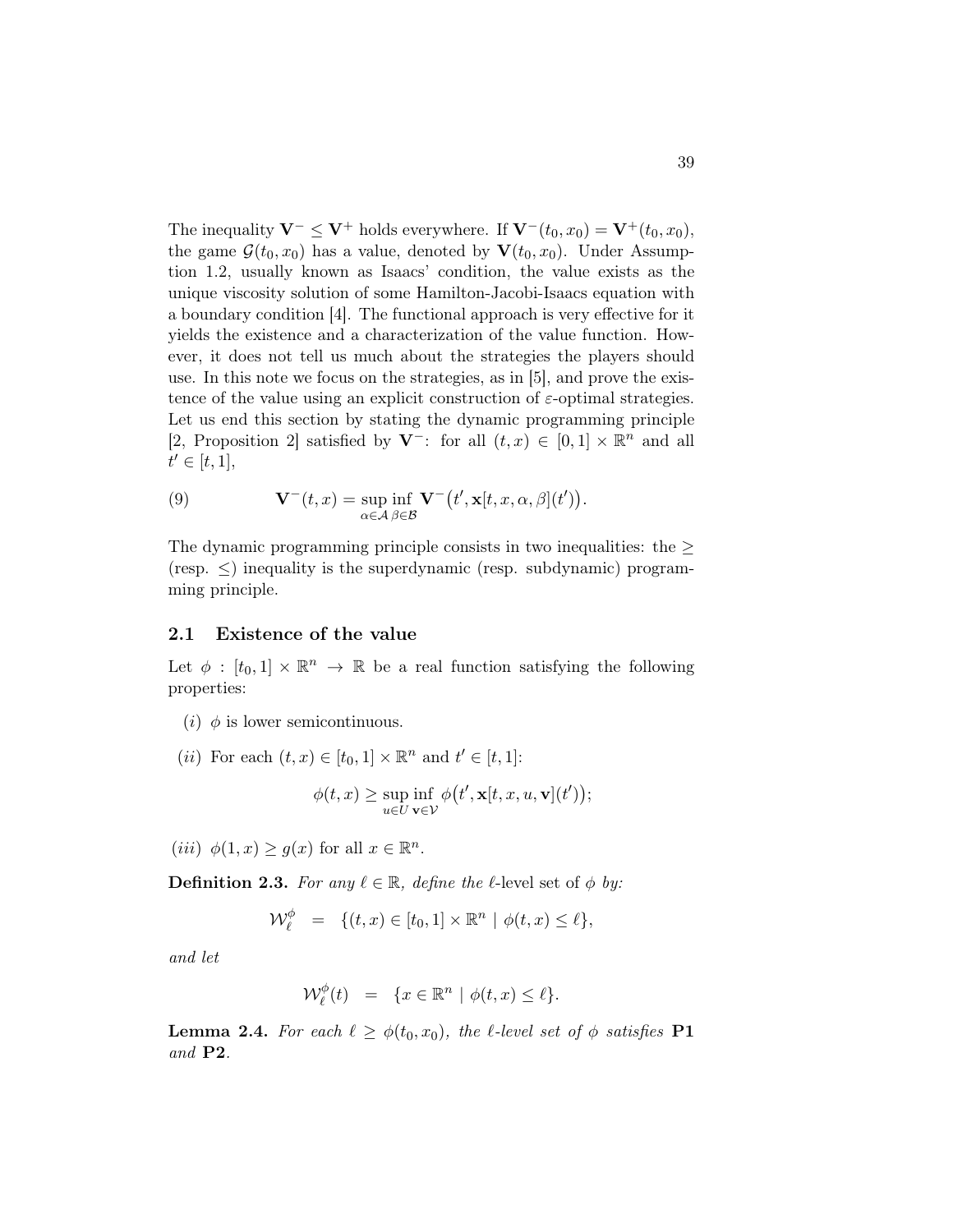*Proof.*  $x_0 \in \mathcal{W}_\ell^{\phi}(t_0)$  so that  $\mathcal{W}_\ell^{\phi}(t_0)$  is nonempty. By (i),  $\mathcal{W}_\ell^{\phi}(t)$  is a closed set for all  $t \in [0,1]$ . The property *(ii)* implies that for any  $t \in [t_0, 1], u \in U$  and  $n \in \mathbb{N}^*$  there exists  $\mathbf{v}_n \in \mathcal{V}$  such that:

(10) 
$$
\ell \geq \phi(t_0, x_0) \geq \phi\big(t, \mathbf{x}[t_0, x_0, u, \mathbf{v}_n](t)\big) - \frac{1}{n}
$$

The boundedness of f implies that  $x_n := \mathbf{x}[t_0, x_0, u, \mathbf{v}_n](t)$  belongs to some compact set. Consider a subsequence  $(x_n)_n$  such that

.

$$
\lim_{n \to \infty} \phi(t, x_n) = \liminf_{n \to \infty} \phi(t, x_n),
$$

and such that  $(x_n)_n$  converges to  $\bar{x} \in \mathbb{R}^n$ . Take the limit, as  $n \to \infty$ , in  $(10)$ . Then by  $(i)$  one has:

$$
\ell \geq \phi(t_0, x_0) \geq \phi(t, \bar{x}).
$$

Consequently,  $\bar{x} \in \mathcal{W}_{\ell}^{\phi}(t) \neq \emptyset$  and  $\inf_{n \in \mathbb{N}^*} d(\mathbf{x}[t_0, x_0, u, \mathbf{v}_n](t), \mathcal{W}_{\ell}^{\phi}(t)) =$ 0. The proof of these two properties still holds by replacing  $(t_0, x_0)$  and  $t \in [t_0, 1]$  by any  $(t, x) \in \mathcal{W}_{\ell}^{\phi}$  and  $t' \in [t, 1]$ , so that  $\mathcal{W}_{\ell}^{\phi}$  satisfies **P1** and  $P2.$ 

### 2.1.1 Extremal strategies in  $\mathcal{G}(t_0, x_0)$

Let  $\mathcal{W}^{\phi} \subset [t_0, 1] \times \mathbb{R}^n$  be the  $\phi(t_0, x_0)$ -level set of  $\phi$ , i.e.:

$$
\mathcal{W}^{\phi} := \{ (t, x) \in [t_0, 1] \times \mathbb{R}^n \mid \phi(t, x) \le \phi(t_0, x_0) \}.
$$

As in Section 1.2.3, let  $\pi_1$  and  $\pi_2$  be two selection rules defined as follows:  $\pi_1 : [0,1] \times \mathbb{R}^n \to \mathbb{R}^n$  assigns to each  $(t, x)$  a point which is the closest to x in  $\mathcal{W}^{\phi}(t)$ ;  $\pi_2 : [0,1] \times \mathbb{R}^n \times \mathbb{R}^n \to V$  assigns to each  $(t, x, \xi)$ an optimal action for player 2 in the local game  $\Gamma(t, x, \xi)$ . Finally, let:

$$
\pi : [0,1] \times \mathbb{R}^n \to V, \quad (t,x) \mapsto \pi_2(t,x,x-\pi_1(t,x)).
$$

**Definition 2.5.** Anextremal strategy  $\beta = \beta(\phi, \Pi, \pi) : \mathcal{U} \to \mathcal{V}$  is defined inductively as follows: suppose that  $\beta$  is already defined on  $[t_0, t_m]$  for some  $0 \leq m < N$ , and let  $x_m := \mathbf{x}[t_0, x_0, \mathbf{u}, \beta(\mathbf{u})](t_m)$ . Then set  $\beta(\mathbf{u}) \equiv$  $\pi(t_m, x_m)$  on  $[t_m, t_{m+1}].$ 

These strategies are inspired by the extremal aiming method used by Krasovskiĭ and Subbotin in [5, Section 2.4].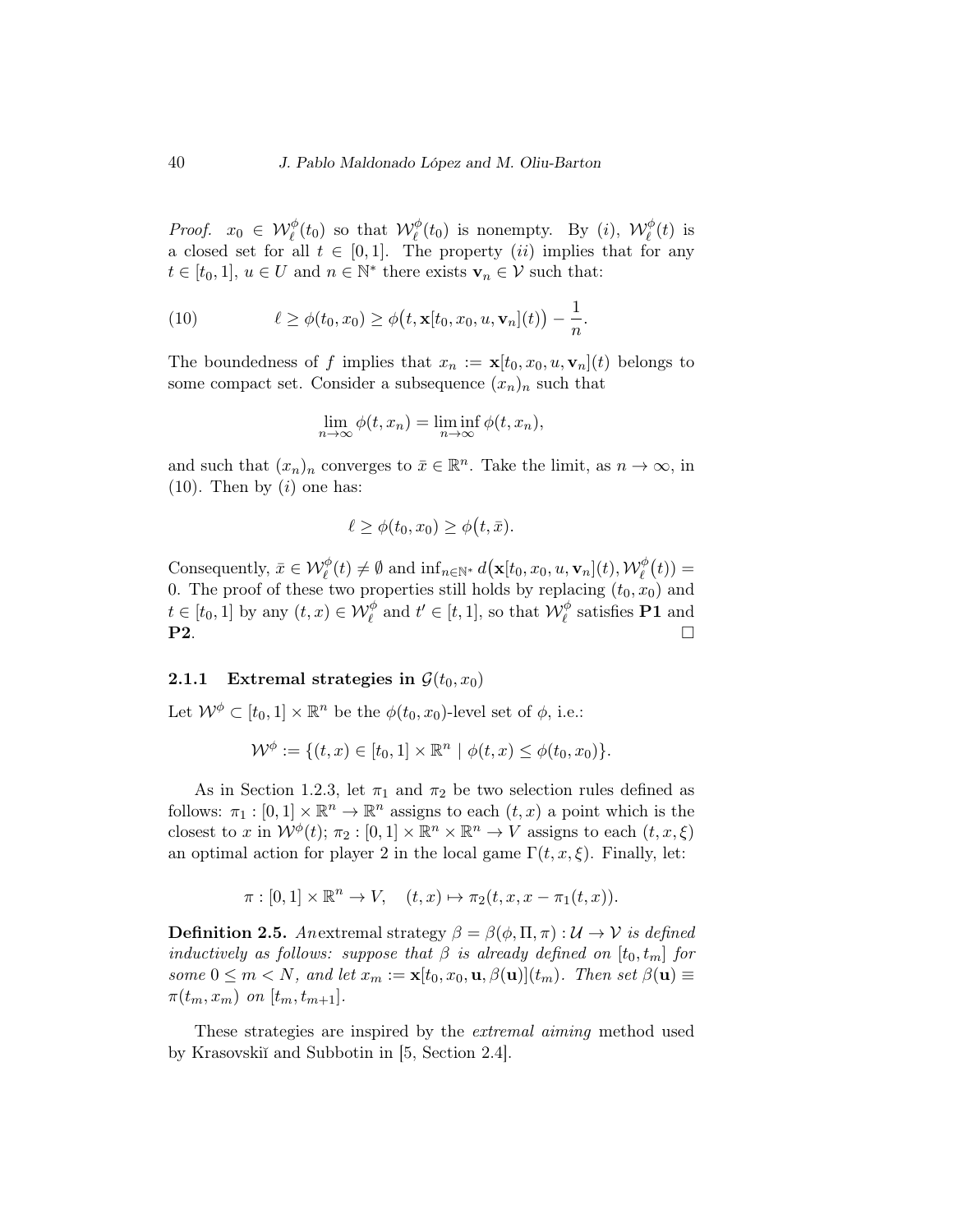**Proposition 2.1.** For some  $C \in \mathbb{R}_+$ , and for any extremal strategy  $\beta = \beta(\phi, \Pi, \pi)$ :

$$
g(\mathbf{x}[t_0, x_0, \mathbf{u}, \beta(\mathbf{u})](1)) \leq \phi(t_0, x_0) + C\sqrt{\|\Pi\|}, \quad \forall \mathbf{u} \in \mathcal{U}.
$$

*Proof.* Without loss of generality,  $t_N = 1$  so that

$$
x_N = \mathbf{x}[t_0, x_0, \mathbf{u}, \beta(\mathbf{u})](1).
$$

By Lemma 2.4,  $\mathcal{W}^{\phi}$  satisfies **P1** and **P2**. Thus, by Corollary 1.7:

(11) 
$$
D^2(x_N, \mathcal{W}^{\phi}(1)) \leq e^A B \|\Pi\|.
$$

Using  $(iii)$  one obtains that:

$$
\mathcal{W}^{\phi}(1) = \{ x \in \mathbb{R}^n \mid \phi(1, x) \le \phi(t_0, x_0) \} \subset \{ x \in \mathbb{R}^n \mid g(x) \le \phi(t_0, x_0) \}.
$$

Let  $w_N$  be a point which is the closest to  $x_N$  in  $W(1)$  and let  $\kappa$  be the Lipschitz constant of  $q$ . Then:

$$
g(x_N) \leq g(w_N) + \kappa ||x_N - w_N||,
$$
  
\n
$$
\leq \phi(t_0, x_0) + \kappa d(x_N, \mathcal{W}^{\phi}(1)).
$$

The result follows from (11).  $\Box$ 

**Theorem 2.6.** The differential game  $\mathcal{G}(t_0, x_0)$  has a value **V**. Moreover, the extremal strategy  $\beta(\mathbf{V}, \Pi, \pi)$  is asymptotically optimal for player 2,  $as \|\Pi\| \to 0.$ 

*Proof.* We claim that  $V^-$  satisfies (i), (ii) and (iii) and refer to the Appendix for a proof:  $\mathbf{V}^-(1,x) = g(x)$ , for all  $x \in \mathbb{R}^n$ , so that  $(iii)$ holds;  $(ii)$  can be easily deduced from the superdynamic programming principle (9) (Claim 3.1) or proved directly (Claim 3.3); Assumption 1.1 and 2.2 imply, using Gronwall's lemma, that the map  $x \mapsto \mathbf{V}^-(t, x)$ is Lipschitz continuous for all  $t \in [t_0, 1]$ , so that (i) holds (Claim 3.2). Thus, by Proposition 2.1:

$$
\mathbf{V}^+(t_0,x_0) \leq \sup_{\mathbf{u}\in\mathcal{U}} g\big(\mathbf{x}[t_0,x_0,\mathbf{u},\beta(\mathbf{u})](1)\big) \leq \mathbf{V}^-(t_0,x_0) + C\sqrt{\|\Pi\|}.
$$

The existence of the value follows by letting  $\|\Pi\|$  tend to 0. Fix now the extremal strategy  $\beta = \beta(\mathbf{V}, \Pi, \pi)$  of player 2. Then, to every strategy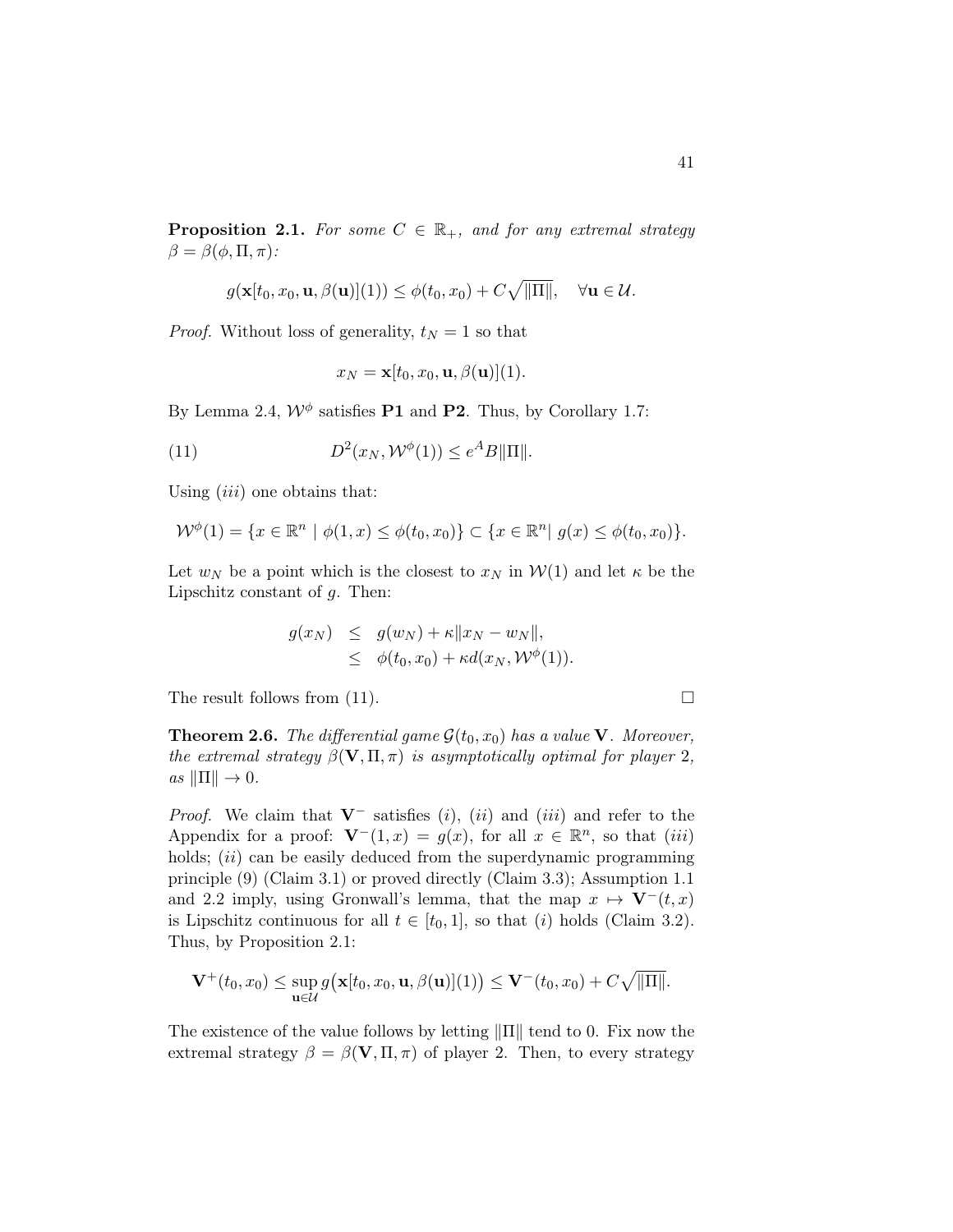$\alpha \in \mathcal{A}$  of player 1 corresponds a unique control  $\mathbf{u} \in \mathcal{U}$  so that, by Proposition 2.1:

(12) 
$$
\sup_{\alpha \in \mathcal{A}} g\big(\mathbf{x}[t_0, x_0, \alpha, \beta](1)\big) = \sup_{\mathbf{u} \in \mathcal{U}} g\big(\mathbf{x}[t_0, x_0, \mathbf{u}, \beta(\mathbf{u})](1)\big),
$$
  
(13) 
$$
\leq \mathbf{V}(t_0, x_0) + C\sqrt{\|\Pi\|}.
$$

Consequently, for any  $\varepsilon > 0$ , the strategy  $\beta(\mathbf{V}, \Pi, \pi)$  is  $\varepsilon$ -optimal for sufficiently small  $\|\Pi\|$ .

## 3 Appendix

Claim 3.1. The superdynamic programming principle (9) implies that  $V^-$  satisfies (ii).

*Proof.* Identify every  $u \in U$  with a strategy that plays u on  $[t_0, 1]$ regardless of v. Then:

sup  $\alpha \in \mathcal{A}$ inf β∈B  $\mathbf{V}^-(t',\mathbf{x}[t_0,x_0,\alpha,\beta](t')) \geq \sup$  $u \in U$ inf β∈B  ${\bf V}^-\big(t',{\bf x}[t_0,x_0,u,\beta(u)](t')\big)$ 

$$
\geq \sup_{u\in U} \inf_{\mathbf{v}\in \mathcal{V}} \mathbf{V}^-(t', \mathbf{x}[t_0, x_0, u, \mathbf{v}](t')).
$$

The first inequality is clear because  $U \subset \mathcal{A}$ ; the second comes from the fact that  $\beta(u) \in \mathcal{V}$  for all  $u \in U$ .

Claim 3.2. V<sup>-</sup> satisfies  $(i)$ .

Proof. Using Assumption 1.1 and Gronwall's lemma one obtains that, for all  $t \in [t_0, 1]$ ,  $(\mathbf{u}, \mathbf{v}) \in \mathcal{U} \times \mathcal{V}$ , and  $x, y \in \mathbb{R}^n$ :

$$
\|\mathbf{x}[t_0, x, \mathbf{u}, \mathbf{v}](t) - \mathbf{x}[t_0, y, \mathbf{u}, \mathbf{v}](t)\| \le e^{c(t-t_0)} \|x - y\|.
$$

Let  $\kappa$  be a Lipschitz constant for g. Then, for all  $(\mathbf{u}, \mathbf{v}) \in \mathcal{U} \times \mathcal{V}$ , and for all  $x, y \in \mathbb{R}^n$ :

$$
\big|g\big(\mathbf{x}[t_0,x,\mathbf{u},\mathbf{v}](1)\big)-g\big(\mathbf{x}[t_0,y,\mathbf{u},\mathbf{v}](1)\big)\big|\leq \kappa e^c\|x-y\|.
$$

Consequently, the map  $x \mapsto \mathbf{V}^-(t, x)$  is  $\kappa e^c$ -Lipschitz continuous for all  $t \in [t_0, 1]$ , which is a stronger requirement than  $(i)$ .

For the sake of completeness, let us end this note by proving that  $V^-$  satisfies (ii) directly. The superdynamic programming principle (9) can be proved in the same way.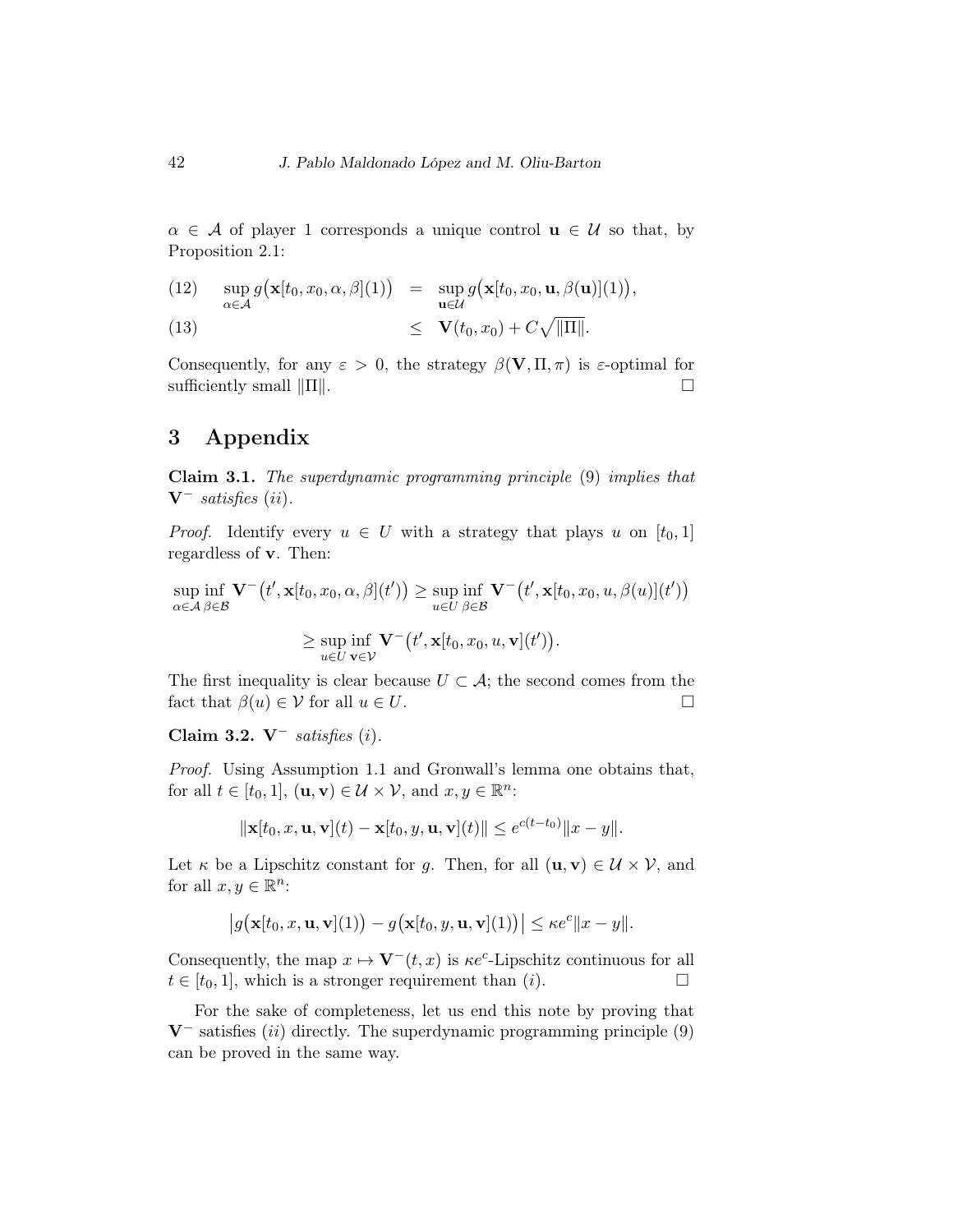### Claim 3.3. V<sup>-</sup> satisfies  $(ii)$ .

*Proof.* Let  $(t, x) \in [t_0, 1] \times \mathbb{R}^n$ , let  $t' \in [t, 1]$  and let  $\varepsilon > 0$  be fixed. An ε-optimal strategy for player 1 in  $\mathcal{G}(t,x)$  is a strategy  $\alpha \in \mathcal{A}$  such that:

$$
\sup_{\mathbf{v}\in\mathcal{V}} g\big(\mathbf{x}[t,x,\alpha(\mathbf{v}),\mathbf{v}](1)\big) \geq \mathbf{V}^-(t,x)-\varepsilon.
$$

The Lipschitz continuity of  $z \mapsto \mathbf{V}^-(t',z)$  implies the existence of some  $\delta > 0$  such that any  $\varepsilon$ -optimal strategy in  $\mathcal{G}(t', x')$  remains 2 $\varepsilon$ -optimal in  $\mathcal{G}(t',z)$  for all  $z \in B(x',\delta)$  (the euclidean ball of radius  $\delta$  and center  $x'$ ). By compactness,  $B(x, \|f\|)$  can be covered by some finite family  $(E_i)_{i\in I}$ of pairwise disjoint sets such that  $E_i \subset B(x_i, \delta)$  for some  $x_i \in \mathbb{R}$   $(i \in I)$ . Let  $\alpha_i \in \mathcal{A}$   $(i \in I)$  be an  $\varepsilon$ -optimal strategy for player 1 in  $\mathcal{G}(t', x_i)$ . For any  $u \in U$  and  $\mathbf{v} \in \mathcal{V}$ , put  $\mathbf{x}_{u,\mathbf{v}} := \mathbf{x}[x,t,u,\mathbf{v}]$ . Note that  $\mathbf{x}_{u,\mathbf{v}}(t')$ depends only on the restriction of **v** to  $[t, t']$ . The definition of  $\alpha_i$  and  $E_i$   $(i \in I)$  ensures that, for all  $\mathbf{v}' \in \mathcal{V}$ :

$$
g\big(\mathbf{x}[t', \mathbf{x}_{u, \mathbf{v}}(t'), \alpha_i, \mathbf{v}'](1)\big)1_{\{\mathbf{x}_{u, \mathbf{v}}(t') \in E_i\}}
$$
  

$$
\geq \mathbf{V}^{-}\big(t', \mathbf{x}_{u, \mathbf{v}}(t')\big)1_{\{\mathbf{x}_{u, \mathbf{v}}(t') \in E_i\}} - 2\varepsilon.
$$

For each  $u \in U$ , define a strategy  $\alpha_u \in \mathcal{A}$  for player 1 in  $\mathcal{G}(t,x)$  as follows. For all  $\mathbf{v}' \in \mathcal{V}$ :

$$
\alpha_u(\mathbf{v}')(s) = \begin{cases} u & \text{if } s \in [t, t'), \\ \alpha_i(\mathbf{v}')(s) & \text{if } s \in [t', 1] \text{ and } \mathbf{x}_{u, \mathbf{v}}(t') \in E_i. \end{cases}
$$

First, let us check that  $\alpha_u$  is a strategy in  $\mathcal{G}(t,x)$ . Indeed, let  $s_1$  <  $\cdots < s_N$  be a common partition of  $[t', 1]$  for the strategies  $(\alpha_i)_i$  – this is possible because the family is finite. Thus,  $\alpha_u$  is a strategy with respect to the set of times  $t < t' < s_2 < \cdots < s_N$ . For any  $\mathbf{v}_1, \mathbf{v}_2 \in \mathcal{V}$ , let  $\mathbf{v}_1 \circ_t \mathbf{v}_2 \in \mathcal{V}$  be the concatenation of the two controls at time t, i.e.  $(\mathbf{v}_1 \circ_t \mathbf{v}_2)(s) = \mathbf{v}_1(s)$  if  $s \in [0, t]$  and  $(\mathbf{v}_1 \circ_t \mathbf{v}_2)(s) = \mathbf{v}_2(s)$  if  $s \in [t, 1]$ . Then, for any  $\mathbf{v}'' = \mathbf{v} \circ_{t'} \mathbf{v}' \in \mathcal{V}$ :

$$
g(\mathbf{x}[t,x,\alpha_u,\mathbf{v}''](1)) = \sum_{i\in I} g(\mathbf{x}[t',\mathbf{x}_{u,\mathbf{v}}(t'),\alpha_i,\mathbf{v}'](1)) \mathbb{1}_{\{\mathbf{x}_{u,\mathbf{v}}(t')\in E_i\}},
$$
  
\n
$$
\geq \sum_{i\in I} \mathbf{V}^-(t',\mathbf{x}_{u,\mathbf{v}}(t')) \mathbb{1}_{\{\mathbf{x}_{u,\mathbf{v}}(t')\in E_i\}} - 2\varepsilon,
$$
  
\n
$$
= \mathbf{V}^-(t',\mathbf{x}_{u,\mathbf{v}}(t')) - 2\varepsilon.
$$